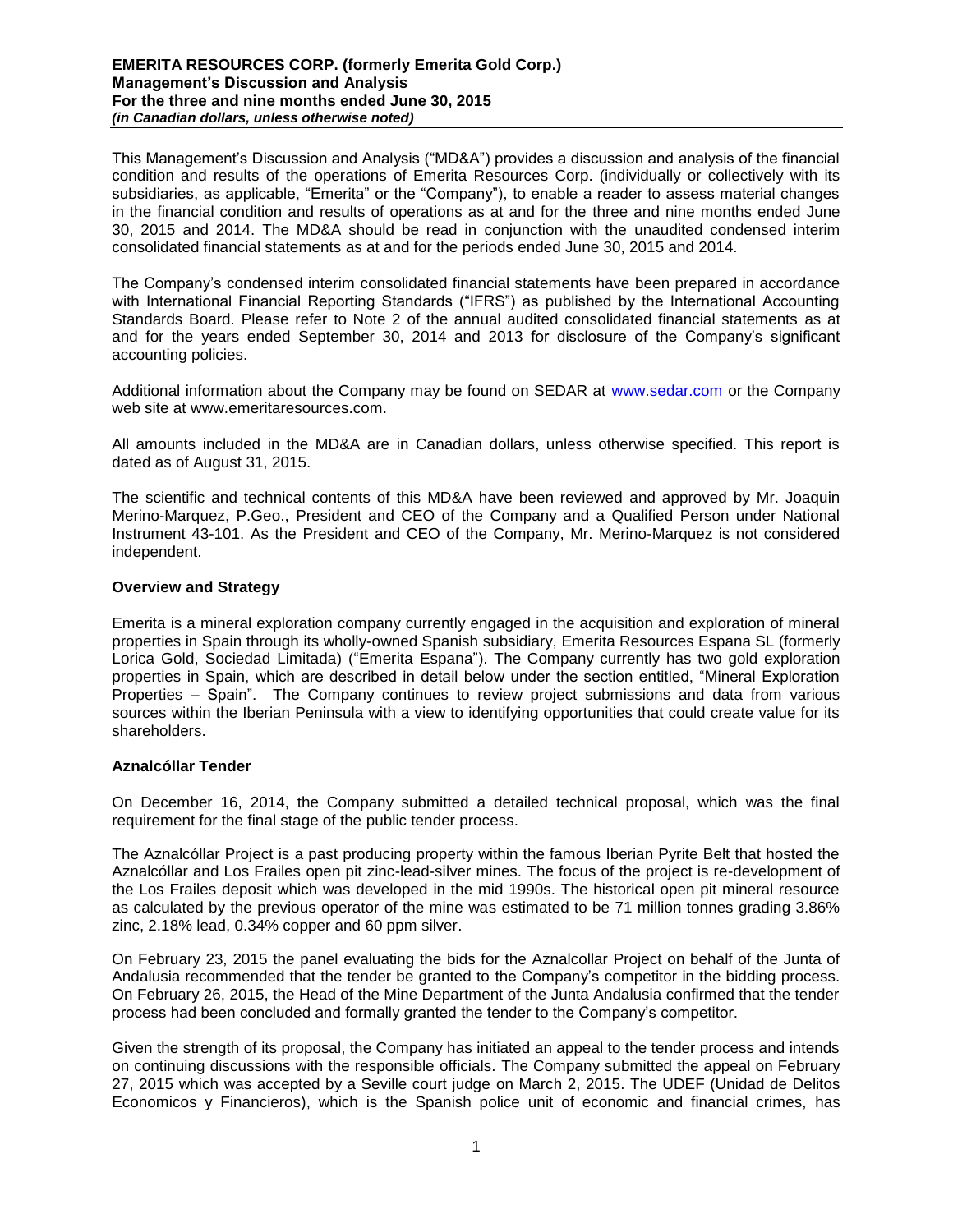initiated an investigation relating to various irregularities, including allegations of bribery and corruption with respect to the tender process. As a result of this initial investigate the judge of a Seville court has determined reasonable evidence to conduct further investigations into the tender process and has requested that the investigation continue.

On August 10, 2015 the Company announced that criminal charges have been laid against members of the government panel responsible for reviewing the tenders and awarding the Aznalcollar Project to the winning bidder (refer to the news release of the Company dated March 11, 2015 announcing the appeal). Those being charged include the Director of Mines, as the person signing the granting resolution, the lawyer of the Junta, who was a member of the panel, and the representative of the Andalusian Ministry of Economy on the panel. The other four people accused are government officials directly involved in the valuation of the bids and the scoring differences between the two competing project proposals. The initial charges relate to the crime of Prevarication, (a form of corruption where an official rends a resolution knowing that is contrary to the law. It is a crime that can only be committed by government officials).

In the judge's decision in the criminal investigation there were noted numerous irregularities and deficiencies in the administrative documentation provided by Minorbis, the competitor bidder, with respect to Phase 1 of the Aznalcollar public tender process which, in the opinion of the court, should have resulted in disqualification of the Minorbis bid from the process during Phase 1, of the multi-phase bidding process.

The judge also identified irregularities in the evaluation of the technical proposals during phase 2 of the tender process. The judge noted the documentation required to demonstrate financial solvency was not in compliance with the tender requirements. The judge requested an explanation from the panel on how it had assigned points to the bidders on the proposed amount of the investment to be made since Emerita proposed a higher overall investment amount yet was rewarded fewer points than Minorbis for this section of the tender. The panel explained that Minorbis proposed a higher investment per mining claim, but the judge found the explanation unsatisfactory since there was no explanation as to why the panel divided the investment by 73 mining claims in the case of Emerita, and by 53 the case of in Minorbis. Thus, the result per claim calculated for Minorbis was deemed higher although the overall proposed investment was actually lower.

With respect to the mining proposal, the panel favored the Minorbis proposal which included establishing underground access through the Southern Wall of the existing pit. Numerous technical reports included in the due diligence data room available to prospective bidders and to the panel identified problems with the Southern Wall which is highly unstable and requires a specific and alternative solution such as was proposed in the Emerita submission.

The Minorbis project proposal did not contemplate building a new water treatment plant, instead intending to rehabilitate the existing one. A report by the Andalusian Water Agency recommends establishing a reverse osmosis water treatment plant, which is what Emerita proposed in its bid.

The Director of Mines has been removed from her position as a result of the charges laid in this case. Emerita continues to cooperate with the appeal process and looks forward to a fair and timely resolution.

## **Mineral Exploration Properties – Spain**

The Company now has interests in two gold exploration properties. The two properties being Las Morras and Sierra Alta. Las Morras is located in the Extremadura region, Spain, and Sierra Alta is located in the Asturias region in northwestern Spain. Each of the properties is comprised of exploration permits that were issued by the Extremadura regulatory authorities and the Asturian regulatory authorities respectively.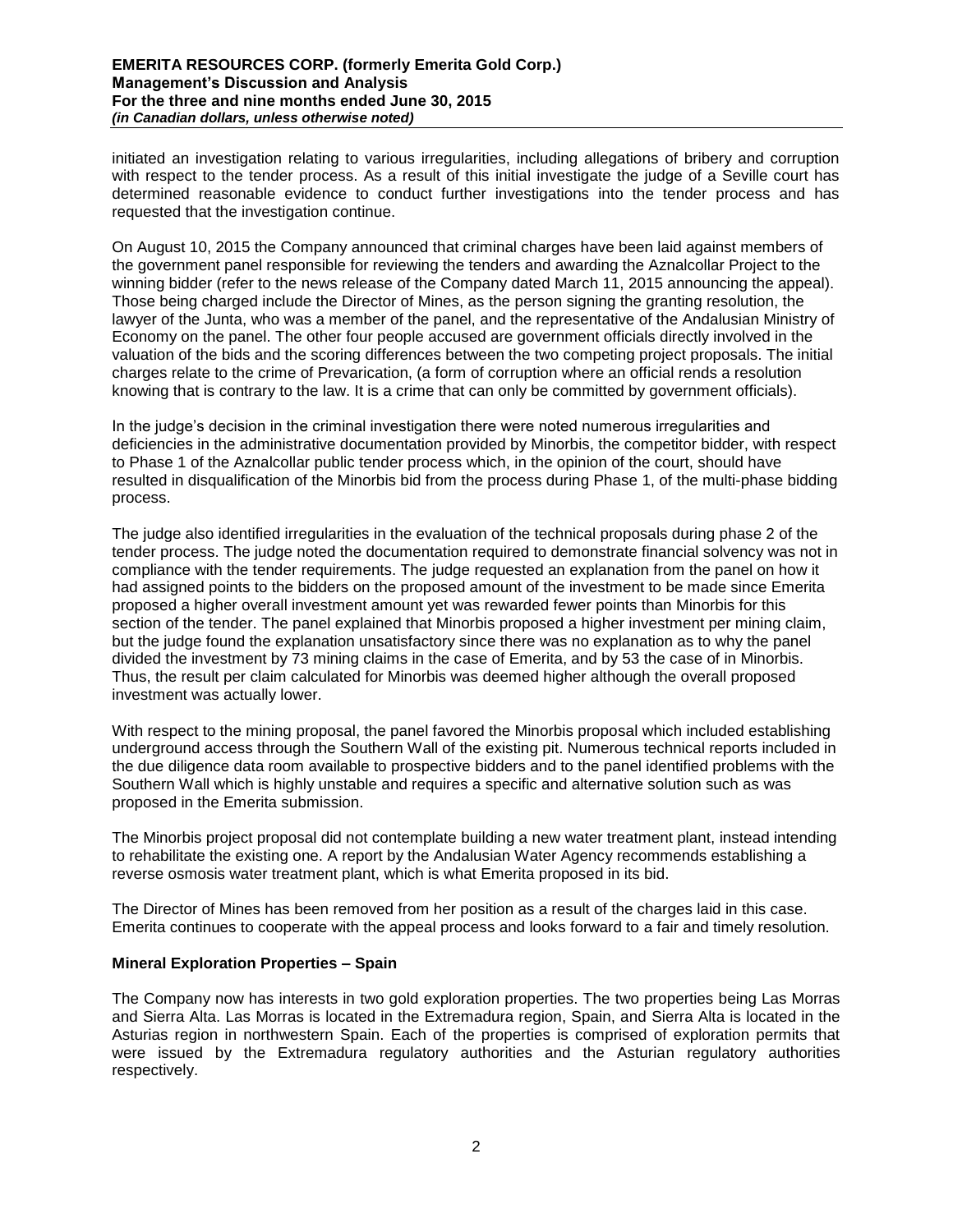## *Las Morras Property – Description*

The original permit for the Las Morras Property is comprised of six original exploration permits. The permit for Las Morras expired on April 17, 2015 but is renewable for an additional three year term. The Company has applied for an additional three year term and is waiting for formal notification of the renewal application being granted. This Property is located in the eastern part of the Badajoz Province. On February 19, 2014, the Company received notice from the Extremadura Regional authorities that five additional permits in the Las Morras Project area in the Extremadura Region have been granted to the Company. The additional permits cover areas of Matillas, La Macheula, El Alandre, Matajarda and Garbayuels.

## *Las Morras Property – Exploration*

The company carried out a geochemical exploration campaign in November and December 2015, consisting of 731 meters of trenching and a total of 95 samples.

The goal of this program was to attempt to better understand the relationship between phases of quartz veining and gold, and to test geophysical anomalies. Quartz veining of at least two phases can be seen in these trenches. An early phase of veining trending in a W-E direction, along foliation, could be the first phase of veining. It presents many boudins and is well foliated (augened). The other main trend, that is likely younger, but maybe not the youngest phase of quartz veining is trending to a NE-SW direction (070). These veins can be quite large, but remain weakly deformed compared to the early W-E phase.

Both of these phases have well foliated conjugate sets of minor veinlets. There appears to also be a very late set of fracture filling veins that trend in all directions, crossing lithologies with knife edge contacts. These major sets of veins were opened by trenching over a 20m width and 34m long, in a large zone of carbonate alteration with Fe, so intense to make rocks soft as soap. All phases and sets were sampled. The results showed weak gold anomalies that correlated very well with moderate arsenic anomalies

# *Las Morras Property – Outlook*

Conditional on financing, the Company will continue with a moderate exploration program on its 100% owned Las Morras property. As of the result of the previous geochemical and geophysical exploration campaigns, two areas have been prioritized in the Las Morras property, the Central zone, which contains two target areas, and the Northwestern zone, which contains one target area. The exploration work will consist of detailed field mapping and soil/rock sampling.

## *Peña Encina Property – Description and Outlook*

The Peña Encina Property is comprised of one exploration permit that expired on April 18, 2015. The Company has not applied for a renewal of this property and has formally removed it from its portfolio of mineral properties. For this reason it has written down the full value of the property as at March 31, 2015.

## *Sierra Alta Property – Description and Outlook*

The Sierra Alta property is comprised of one exploration permit which consists of 90 mining claims comprising 2,700 hectares in the Asturias region in northwestern Spain. Exploration work on this property during the six to twelve months is dependent on financing.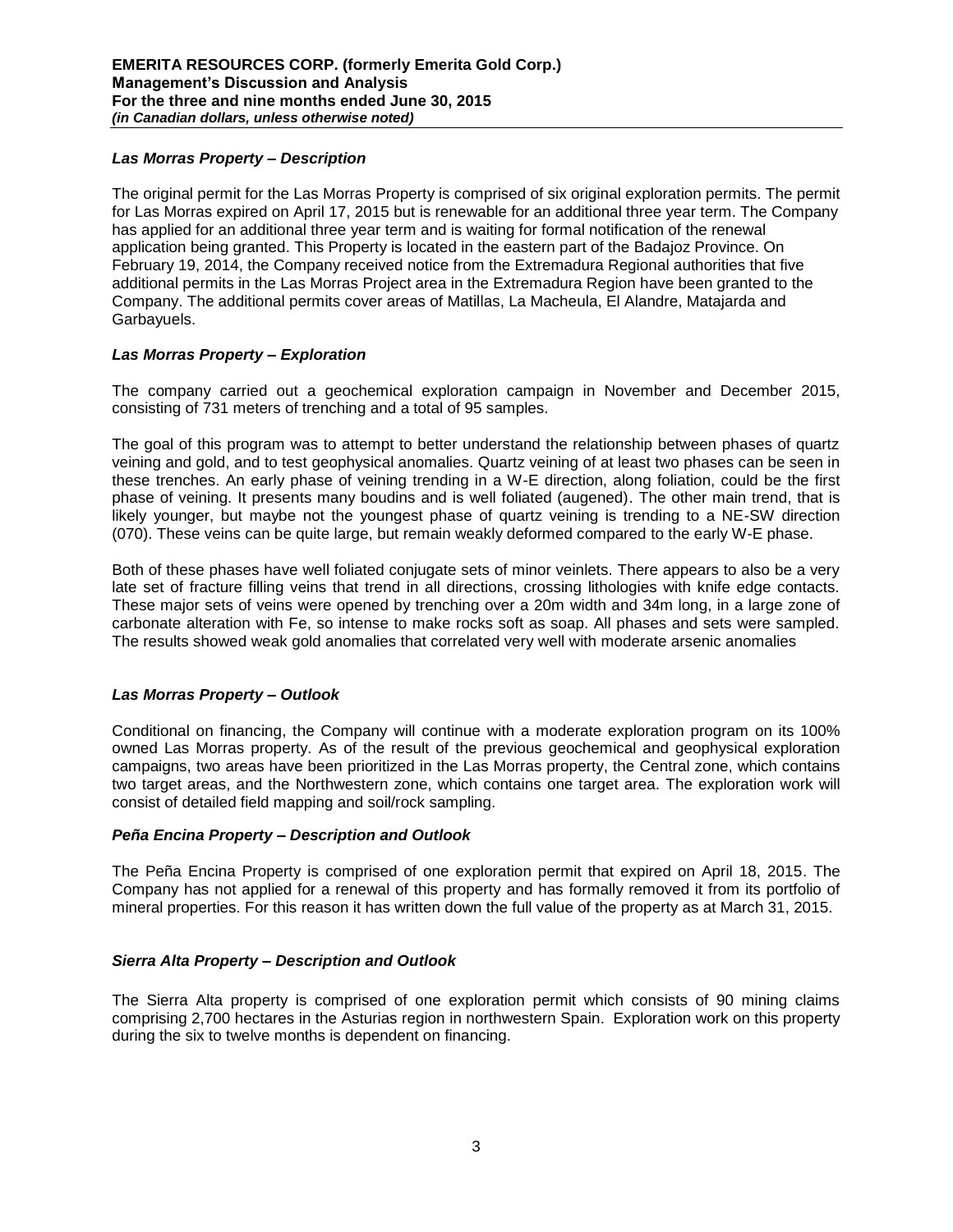#### **Liquidity and Capital Resources**

As at June 30, 2015, the Company had working capital deficit of \$413,122 (September 30, 2014 – working capital of \$853,085), which included a cash balance of \$122,111 (September 30, 2014 - \$1,024,697), amounts receivable of \$215,958 (September 30, 2014 - \$62,951), and prepaid expenses and advances of \$95,397 (September 30, 2014 - \$107,624), offset by accounts payable and accrued liabilities of \$846,588 (September 30, 2014 - \$342,187).

#### **Results of Operations**

During the three and nine months ended June 30, 2015, the Company recorded a loss of \$255,413 and \$2,066,012, or \$0.00 and \$0.03 per share, respectively, compared with a loss of \$357,081 and \$1,145,802, or \$0.01 and \$0.03 per share, during the comparable three and nine months ended June 30, 2014.

Expenses incurred during the three and nine months ended June 30, 2015 included \$92,592 and \$392,697 in consulting and management fees; \$6,004 and \$45,718 in shareholders communications and filing fees; \$12,114 and \$59,211 in travel expense, largely related to travel to the Company's properties in Spain; \$20,132 and \$61,819 in office expenses for office administration services; \$12,500 and \$35,886 in professional fees related to the preparation and audit of the Company's financial statements. During the three and nine months ended June 30, 2015, project evaluation expenses of \$98,814 and \$1,452,805 were incurred relating to the evaluation of possible mineral properties within Spain.

Expenses incurred during the three and nine months ended June 30, 2014 included \$180,015 and \$516,209 in consulting and management fees; \$25,351 and \$109,519 in shareholders communications and filing fees; \$926 and \$3.000 share-based payment expenses; \$4,067 and \$72,406 in travel expense, largely related to travel to the Company's properties in Spain; \$20,553 and \$82,713 in office expenses for office administration services; \$10,652 and \$33,725 in professional fees related to the preparation and audit of the Company's financial statements; and project evaluation expenses of \$1,217 and \$285,002 relating to the evaluation of mineral properties in Spain.

## **Cash flows**

#### *Nine months ended June 30, 2015*

During the nine months ended June 30, 2015, the Company used cash of \$1,232,110 on operating activities. Cash used in operating activities consisted mainly of new project evaluation expenses incurred on the Company's properties in Spain, and corporate general and administrative expenses.

During the nine months ended June 30, 2015, investing activities used \$116,472 which related to office equipment and general overhead for exploration and evaluation expenditures on the Company's properties in Spain.

During the nine months ended June 30, 2015, financing activities generated \$444,870 from the proceeds from private placement.

#### *Nine months ended June 30, 2014*

During the nine months ended June 30, 2014, the Company used cash of \$1,166,823 on operating activities. Cash used in operating activities consisted mainly of new project evaluation expenses incurred on the Company's properties in Spain, and corporate general and administrative expenses.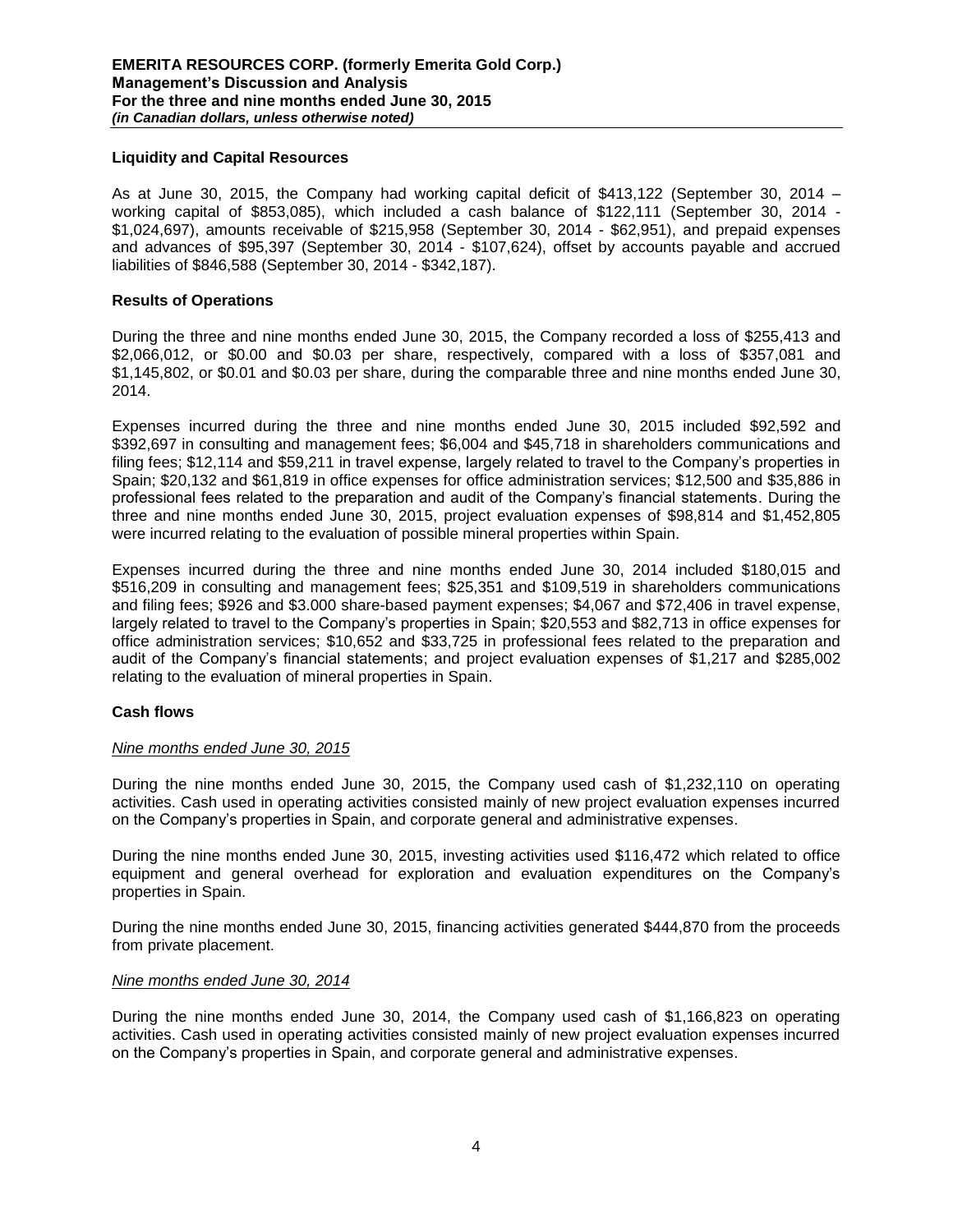During the nine months ended June 30, 2014, investing activities used \$460,382 which related to office equipment and general overhead for exploration and evaluation expenditures on the Company's properties in Spain.

There were no financing activities during the nine months ended June 30, 2014.

### **Off-Balance Sheet Items**

As at June 30, 2015, the Company did not have any off-balance sheet items.

### **Select Quarterly Information**

Select quarterly financial information for the most recent eight quarters is presented in the table below:

|                    |             | <b>Operating</b> |             |                |                     |  |
|--------------------|-------------|------------------|-------------|----------------|---------------------|--|
| <b>Period</b>      | Revenue (1) | costs            | Loss        | Loss per share | <b>Total assets</b> |  |
|                    |             |                  |             |                |                     |  |
| Q3- June 2015      |             | 242,156          | (255, 413)  | (0.00)         | 1,225,957           |  |
| Q2- March 2015     |             | 747,782          | (750, 548)  | (0.02)         | 979,263             |  |
| Q1- December 2014  |             | 1,058,198        | (1,060,051) | (0.02)         | 1,640,243           |  |
| Q4- September 2014 |             | 487,450          | (584, 808)  | (0.01)         | 2,238,699           |  |
| Q3- June 2014      |             | 358,511          | (356,495)   | (0.01)         | 1,468,103           |  |
| Q2- March 2014     |             | 464,863          | (471,516)   | (0.01)         | 1,794,826           |  |
| Q1- December 2013  |             | 394,930          | (317, 205)  | (0.01)         | 2,258,845           |  |
| Q4- September 2013 |             | 412,956          | (409,557)   | (0.01)         | 2,569,034           |  |

Explanatory Notes:

1) The Company has no sales revenues.

## **Outstanding Share Data**

At August 31, 2015, the Company had 59,087,829 common shares, 11,000,000 warrants and 3,560,000 stock options outstanding.

#### **Financial Instruments**

Financial instruments recorded at fair value on the statement of financial position are classified using a fair value hierarchy that reflects the significance of the inputs used in making the measurements. The fair value hierarchy has the following levels:

- a) Level 1 Unadjusted quoted prices in active markets for identical assets or liabilities;
- b) Level 2 Inputs other than quoted prices that are observable for assets or liabilities, either directly or indirectly; and
- c) Level 3 Inputs for assets and liabilities that are not based on observable market data.

The fair value hierarchy requires the use of observable market inputs whenever such inputs exist. A financial instrument is classified to the lowest level of the hierarchy for which a significant input has been considered in measuring fair value.

The Company's financial instruments include cash, and accounts payable and accrued liabilities. The carrying values of these financial instruments reported in the statement of financial position approximate their respective fair values due to the relatively short-term nature of these instruments.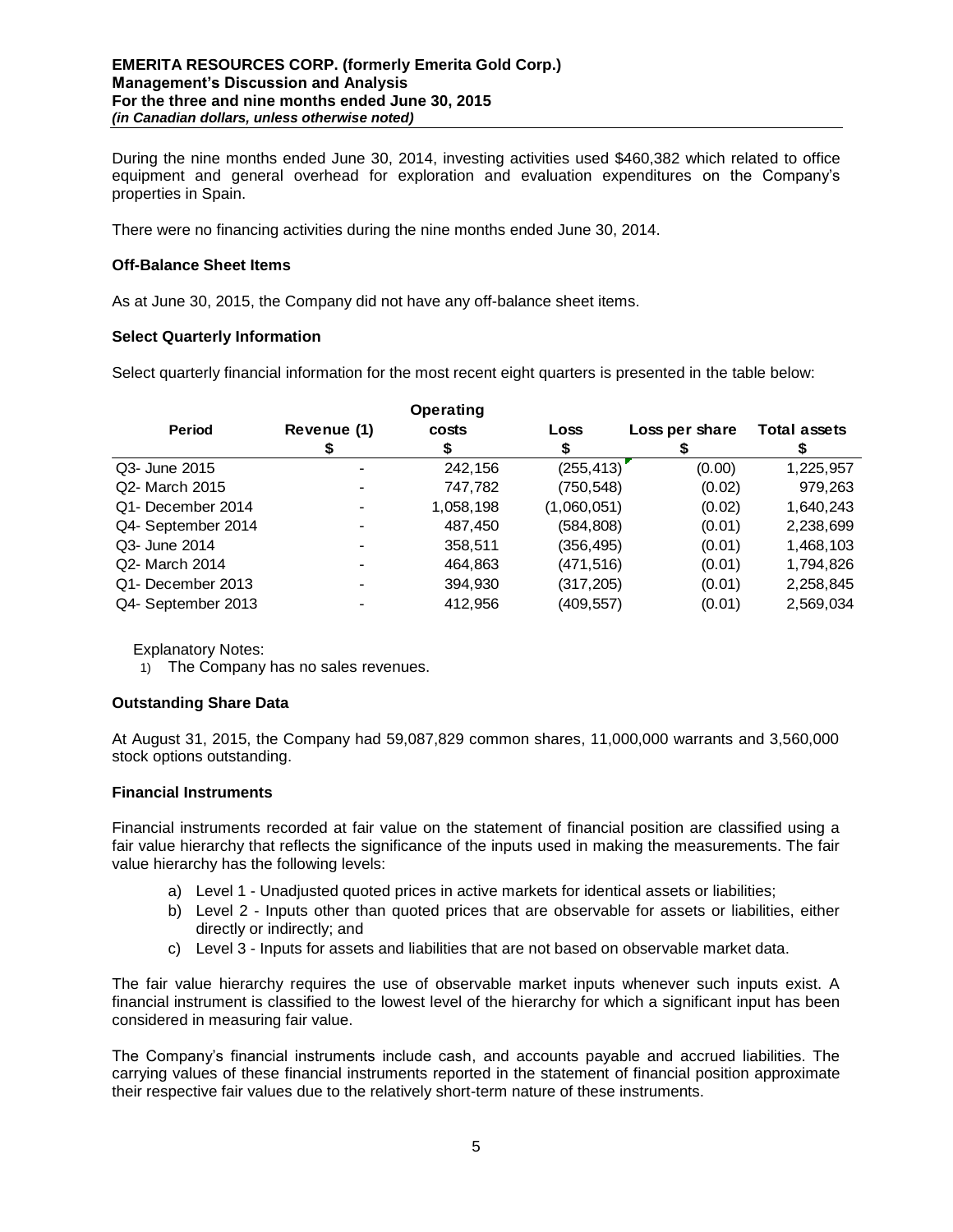As at June 30, 2015 and 2014, the Company had no instruments to classify in the fair value hierarchy.

The Company's risk exposures and the impact on the Company's financial instruments are summarized below:

(a) *Credit risk* 

Counterparty credit risk is the risk that the financial benefits of contracts with a specific counterparty will be lost if a counterparty defaults on its obligations under the contract. This includes any cash amounts owed to the Company by those counterparties, less any amounts owed to the counterparty by the Company where a legal right of set-off exists and also includes the fair values of contracts with individual counterparties which are recorded in the financial statements.

## a. *Trade credit risk*

The Company is not exposed to significant trade credit risk.

### b. *Cash*

In order to manage credit and liquidity risk the Company's policy is to invest only in highly rated investment grade instruments that have maturities of three months or less. Limits are also established based on the type of investment, the counterparty and the credit rating.

(b) *Currency risk* 

Currency risk is the risk that the fair value of, or future cash flows from, the Company's financial instruments will fluctuate because of changes in foreign exchange rates. The Company's foreign currency risk arises primarily with respect to the Euro from its property interests in Spain and US dollars from operations. Fluctuations in the exchange rates between these currencies and the Canadian dollar could have a material effect on the Company's business, financial condition and results of operations. The Company does not engage in any hedging activity to mitigate this risk.

As at June 30, 2015 and September 30, 2014, the Company had the following financial instruments and denominated in foreign currency (expressed in Canadian dollars):

|                                          |   | Euro       | US dollars               |  |  |
|------------------------------------------|---|------------|--------------------------|--|--|
| Cash                                     |   | 84.603     | 3.352                    |  |  |
| Amounts receivable                       |   | 199.993    | $\overline{\phantom{0}}$ |  |  |
| Accounts payable and accrued liabilities |   | (423.051)  | (9.438)                  |  |  |
|                                          | S | (138, 455) | (6,086)                  |  |  |

#### **September 30, 2014**

|                                          |   | Euro      | <b>US dollars</b> |                          |  |
|------------------------------------------|---|-----------|-------------------|--------------------------|--|
| Cash                                     |   | 968.985   |                   | 2.065                    |  |
| Amounts receivable                       |   | 42.445    |                   | $\overline{\phantom{0}}$ |  |
| Accounts payable and accrued liabilities |   | (117.712) | (19.600)          |                          |  |
|                                          | S | 893.718   |                   | (17.535)                 |  |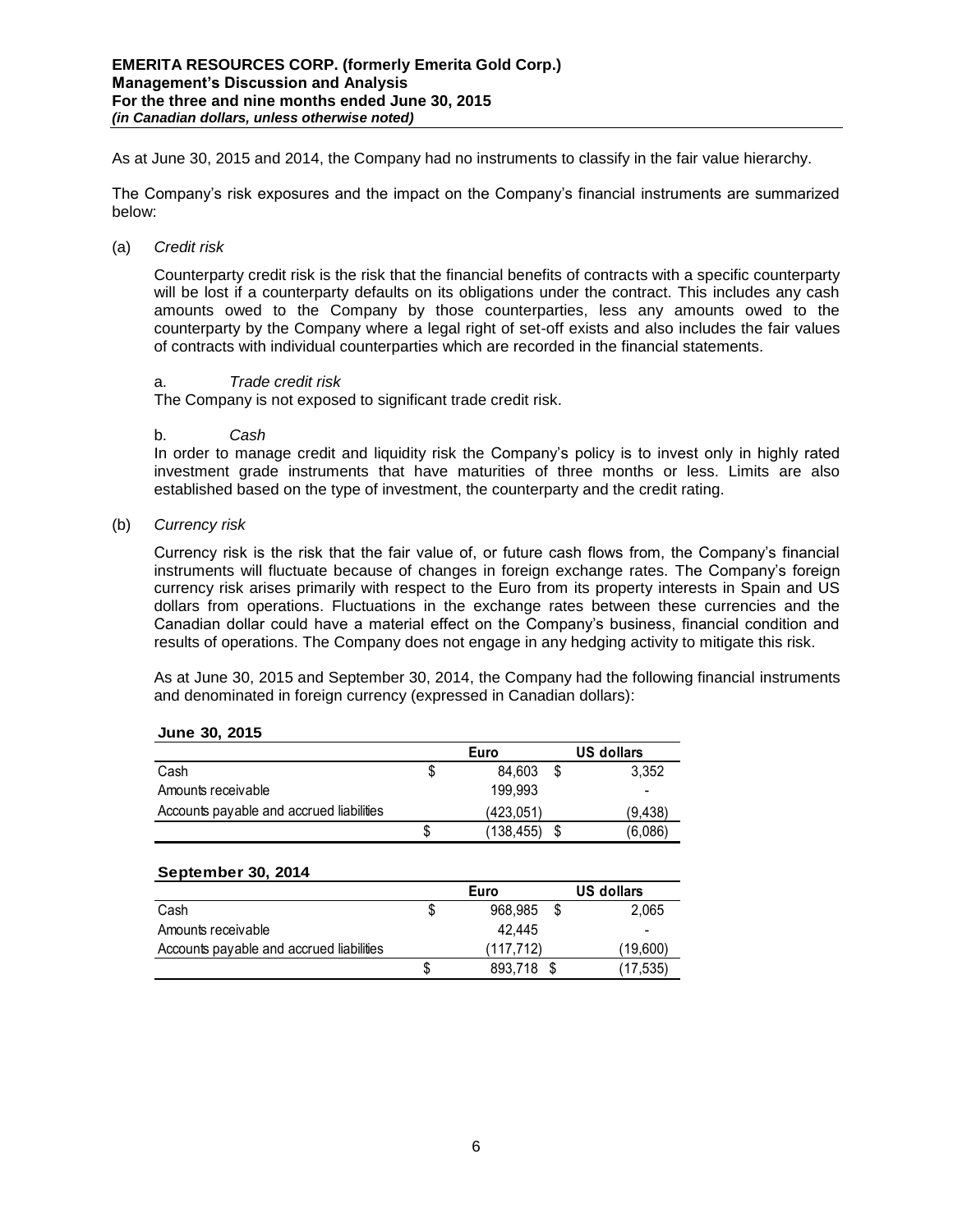### *(c) Liquidity risk*

Liquidity risk is the risk that an entity will encounter difficulty in meeting obligations associated with financial liabilities. The Company's approach to managing liquidity risk is to ensure that it will have sufficient liquidity to meet liabilities when due. As at June 30, 2015, the Company had a cash balance of \$122,111 (September 30, 2014 - \$1,024,697) to settle current liabilities of \$846,588 (September 30, 2014 - \$342,187).

## *(d) Commodity / Equity price risk*

The Company is exposed to price risk with respect to commodity and equity prices. Equity price risk is defined as the potential adverse impact on the Company's earnings due to movements in individual equity prices or general movements in the level of the stock market. Commodity price risk is defined as the potential adverse impact on earnings and economic value due to commodity price movements and volatilities. The Company closely monitors commodity prices, as it relates to gold, individual equity movements and the stock market to determine the appropriate course of action to be taken by the Company. Commodity price risk is remote as the Company is not a producing entity.

### **Critical Accounting Policies**

The Company's significant accounting policies are described in Note 2 to the audited consolidated financial statements for the year ended September 30, 2014. The preparation of statements in conformity with IFRS requires management to make estimates and assumptions that affect the reported amounts of assets and liabilities at the date of the financial statements and reported amounts of expenses during the reporting period. Actual outcomes could differ from these estimates. The following is a list of the accounting policies that management believes are critical, due to the degree of uncertainty regarding the estimates and assumptions involved and the magnitude of the asset, liability or expense being reported:

- Foreign currencies
- Exploration and evaluation properties
- Income tax accounts

## *Foreign currencies*

The presentation and functional currency of the Company is the Canadian dollar.

Transactions in currencies other than the functional currency are recorded at the rates of exchange prevailing on the dates of the transactions. At each financial position reporting date, monetary assets and liabilities that are denominated in foreign currencies are translated at the rates prevailing at the date of the statement of financial position. Exchange differences are recognized in operations in the period in which they arise.

The Company makes expenditures and incurs costs in Euros ("EUR") and United States Dollars ("US\$"). At June 30, 2015, one Canadian dollar was worth US\$0.8006 (September 30, 2014– US\$0.8929) and EUR 0.7189 (September 30, 2014 – EUR 0.7066). During the nine months ended June 30, 2015, the average value of one Canadian dollar was US\$0.8319 (June 30, 2014 – US\$1.0000) and EUR 0.7185 (June 30, 2014 – EUR 0.7639).

## *Exploration and evaluation properties*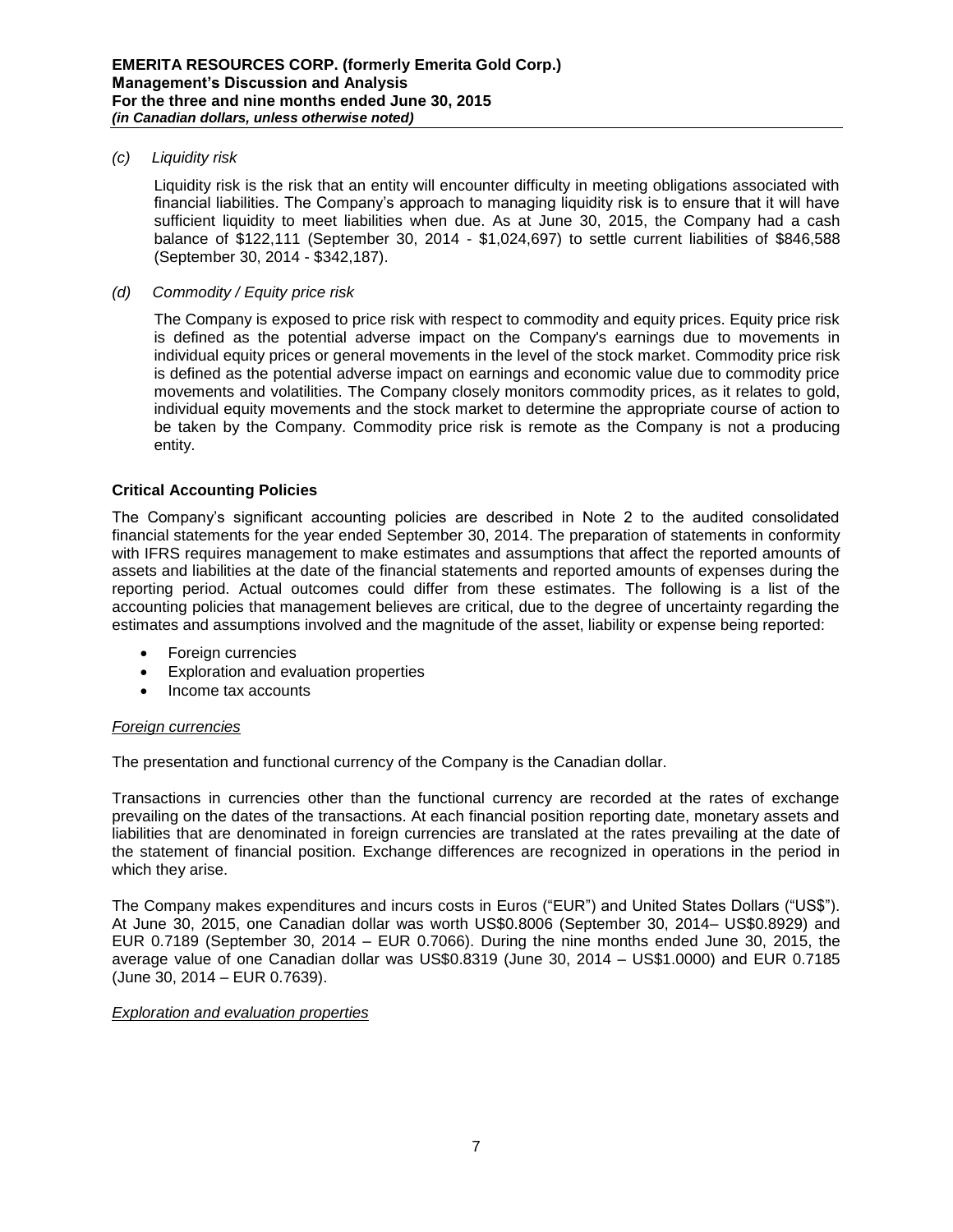|                                                | Las Morras      | Peña Encina     |            |
|------------------------------------------------|-----------------|-----------------|------------|
|                                                | <b>Property</b> | <b>Property</b> | Total      |
|                                                |                 |                 | \$         |
| Balance, September 30, 2014                    | 867,841         | 111,066         | 978,907    |
| Cost incurred during the year:                 |                 |                 |            |
| Land management fees, taxes and permits        | 2,127           |                 | 2,127      |
| Labour, contract geologists, prospectors       | 4,614           |                 | 4,614      |
| Field expenses                                 | 116,505         |                 | 116,505    |
| Sample analysis                                | 4,295           |                 | 4,295      |
| <b>Technical reports</b>                       | 18,130          |                 | 18,130     |
| Travel, meals and accommodations               | 2,930           |                 | 2,930      |
| Vehicle and fuel                               | 2,282           |                 | 2,282      |
| Property, plant and equipment reclassification | 567             |                 | 567        |
| write off                                      | (284,265)       | (111,066)       | (395, 331) |
| <b>Balance, June 30, 2015</b>                  | 735,025         |                 | 735,025    |

Once a license to explore an area has been secured, expenditures on exploration and evaluation activities are capitalized to exploration and evaluation properties and classified as a component of property, plant and equipment.

Exploration expenditures relate to the initial search for deposits with economic potential and to detailed assessments of deposits or other projects that have been identified as having economic potential.

Management reviews the carrying value of capitalized exploration and evaluation costs at least annually. The review is based on the Company's intentions for the development of the undeveloped property. Subsequent recovery of the resulting carrying value depends on successful development or sale of the undeveloped project. If a project does not prove viable, all irrecoverable costs associated with the project net of any impairment provisions are written off to operations.

The recoverability of amounts shown for exploration and evaluation properties is dependent upon the discovery of economically recoverable reserves, the ability of the Company to obtain financing to complete development of the properties, and on future production or proceeds of disposition.

Costs recovered in excess of the carrying amount are recognized in operations.

At June 30, 2015, the Company had exploration and evaluation properties on the statement of financial position of \$735,025 (September 30, 2014 - \$978,907).

#### **Commitments and Contingencies**

The Company's exploration activities are subject to various laws and regulations governing the protection of the environment. These laws and regulations are continually changing and generally becoming more restrictive. The Company believes its operations are materially in compliance with all applicable laws and regulations. The Company expects to make expenditures to comply with such laws and regulations.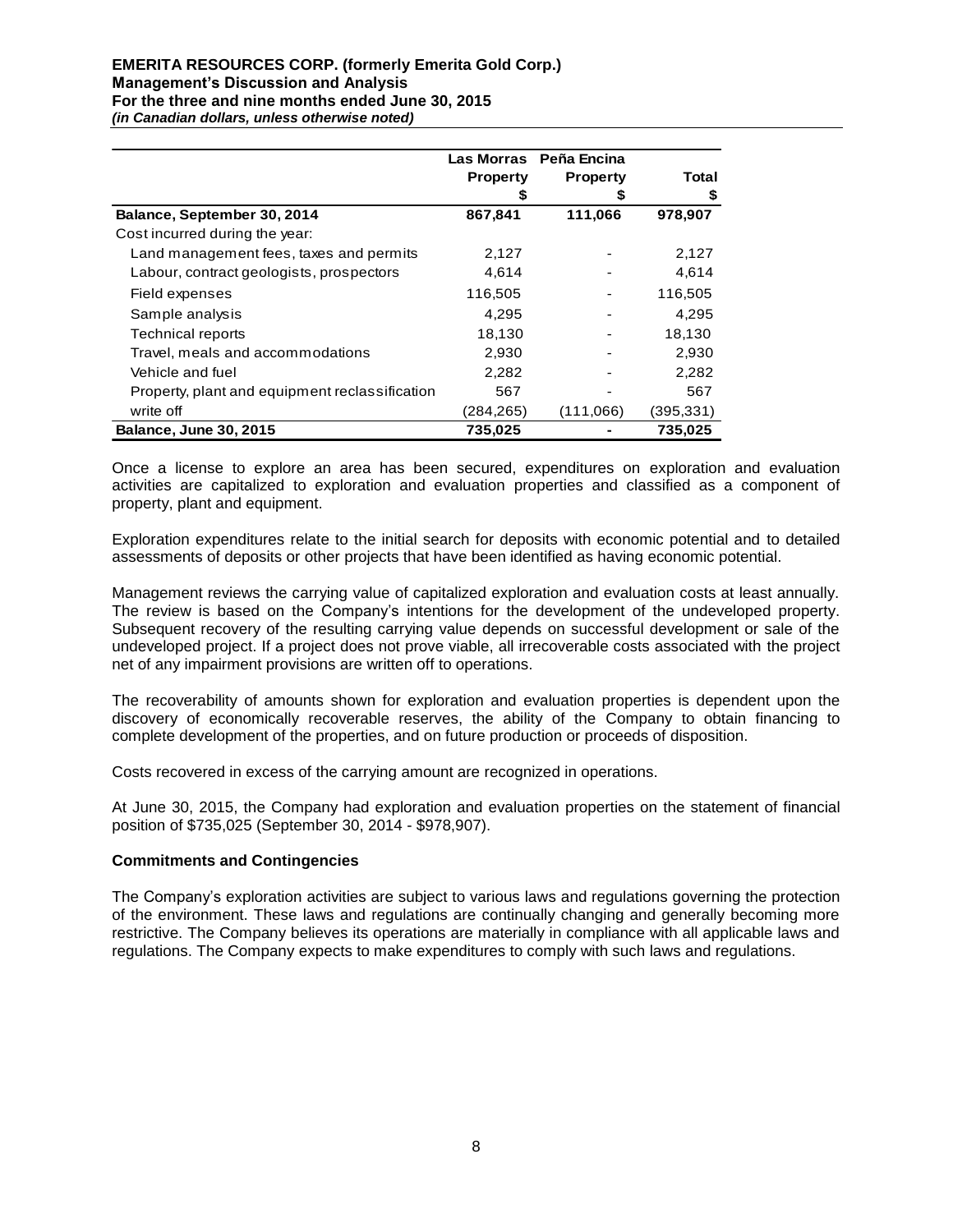The Company is party to certain management contracts. These contracts contain minimum commitments of approximately \$300,000 (2014 - \$300,000) and additional contingent payments of up to approximately \$1,100,000 (2014 - \$1,100,000) upon the occurrence of a change of control. As a triggering event has not taken place, the contingent payments have not been reflected in these consolidated financial statements.

## **Transactions with related parties**

The Company shares office space with other companies who may have common officers or directors. The costs associated with this space are administered by an unrelated company.

As at June 30, 2015, an amount of \$77,875 included in accounts payable, were owed to directors and officers of the Company (September 30, 2014 - \$39,600). The amounts outstanding on fees are unsecured, non-interest bearing, with no fixed terms of repayment.

#### *Compensation of key management personnel of the Company*

In accordance with IAS 24, key management personnel are those persons having authority and responsibility for planning, directing and controlling the activities of the Company directly or indirectly, including any directors (executive and non-executive) of the Company. During the nine months ended June 30, 2015 and 2014, the remuneration of directors and other members of key management personnel are as follows:

|                      | Three months ended |                          |     |         |          | Six months ended |      |         |  |
|----------------------|--------------------|--------------------------|-----|---------|----------|------------------|------|---------|--|
|                      |                    | June 30,                 |     |         | June 30, |                  |      |         |  |
|                      |                    | 2015                     |     | 2014    |          | 2015             | 2014 |         |  |
| Short-term benefits  | \$                 | 30,000                   | \$. | 126.734 |          | 91.656           |      | 256,657 |  |
| Share-based payments |                    | $\overline{\phantom{a}}$ |     | -       |          | -                |      | -       |  |
|                      | S                  | 30,000                   |     | 126,734 |          | 91,656           |      | 256,657 |  |

## **Risk Factors**

Mining exploration inherently contains a high degree of risk and uncertainty, which even a combination of careful evaluation, experience and knowledge may not eliminate. The following are certain factors relating to the business of the Company, which factors investors should carefully consider when making an investment decision concerning the Company shares. These risks and uncertainties are not the only ones facing the Company. Additional risks and uncertainties not presently known that the Company currently deems immaterial, may also impair the operations of the Company. If any such risks actually occur, the financial condition, liquidity and results of operations of the Company could be materially adversely affected and the ability of the Company to implement its growth plans could be adversely affected. An investment in the Company is speculative. An investment in the Company will be subject to certain material risks and investors should not invest in securities of the Company unless they can afford to lose their entire investment. The following is a description of certain risks and uncertainties that may affect the Company.

## *Substantial Capital Requirements and Liquidity*

Substantial additional funds for the establishment of the Company's current and planned operations will be required. No assurances can be given that the Company will be able to raise the additional funding that may be required for such activities, should such funding not be fully generated from operations. Mineral prices, environmental rehabilitation or restitution, current financial conditions, revenues, taxes, capital expenditures, operating expenses and geological results are all factors which will have an impact on the amount of additional capital that may be required. To meet such funding requirements, the Company may be required to undertake additional equity financing, which would be dilutive to shareholders. Debt financing, if available, may also involve restrictions on financing and operating activities. There is no assurance that additional financing will be available on terms acceptable to the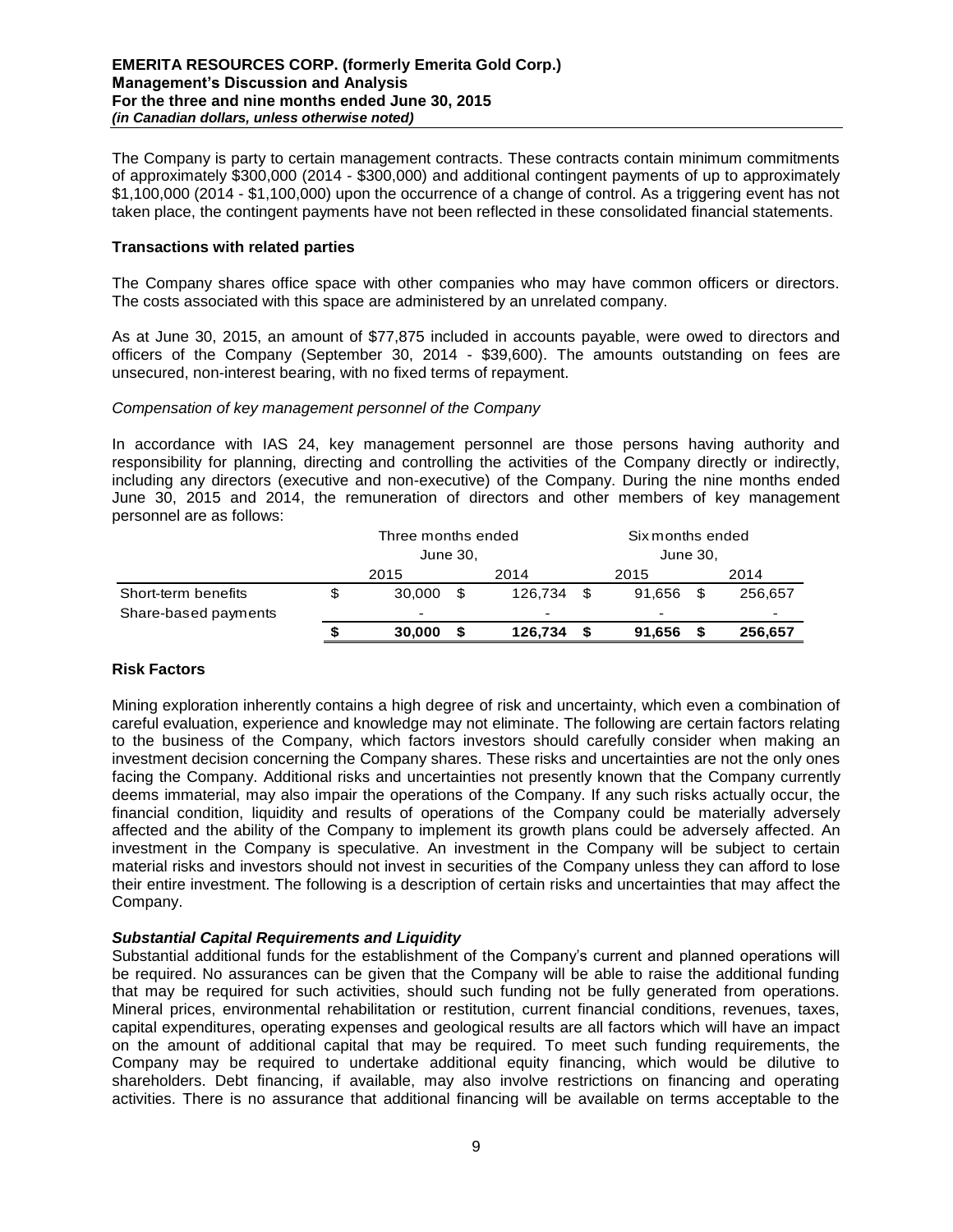Company or at all. If the Company is unable to obtain additional financing as needed, it may be required to reduce the scope of its operations and pursue only those projects that can be funded through cash flows generated from its existing operations, if any.

## *Financing Risks and Dilution to Shareholders*

The Company will have limited financial resources, no operations and no revenues. Even if the Company's exploration program on one or more of the Properties is successful, additional funds will be required for the purposes of further exploration and development. There can be no assurance that the Company will be able to obtain adequate financing in the future or that such financing will be available on favourable terms or at all. It is likely such additional capital will be raised through the issuance of additional equity which would result in dilution to the Company's shareholders.

### *Limited Operating History*

The Company is a relatively new company with limited operating history. The Company only recently acquired its interest in the Properties and the Company has no history of business or mining operations, revenue generation or production history. The Company has yet to generate a profit from their activities. The Company will be subject to all of the business risks and uncertainties associated with any new business enterprise, including the risk that it will not achieve its growth objective. The Company anticipates that it may take several years to achieve positive cash flow from operations.

#### *No Mineral Resources or Mineral Reserves*

Resource exploration is a speculative business, characterized by a number of significant risks including, among other things, unprofitable efforts resulting not only from the failure to discover mineral deposits but also from finding mineral deposits that, though present, are insufficient in quantity and quality to return a profit from production. The marketability of minerals acquired or discovered by the Company may be affected by numerous factors which are beyond the control of the Company and which cannot be accurately predicted, such as market fluctuations, the proximity and capacity of milling facilities, mineral markets and processing equipment, and such other factors as government regulations, including regulations relating to royalties, allowable production, importing and exporting of minerals, and environmental protection, the combination of which factors may result in the Company not receiving an adequate return of investment capital.

The Properties are in the exploration stage only and, to date, no mineral resources or mineral reserves have been identified. Development of the Properties will follow only if favourable exploration results are obtained. The business of exploration for minerals and mining involves a high degree of risk. Few properties that are explored are ultimately developed into producing mines. There is no assurance that any mineral resources or mineral reserves will be identified or developed. The long-term profitability of the Company's operations will in part be directly related to the costs and success of its exploration programs, which may be affected by a number of factors.

Substantial expenditures are required to establish mineral resources and mineral reserves and to develop the mining and processing facilities and infrastructure at any site chosen for mining. Although substantial benefits may be derived from the discovery of a major mineralized deposit, no assurance can be given that minerals will be discovered in sufficient quantities to justify commercial operations or that funds required for development can be obtained on a timely basis.

#### *Fluctuating Mineral Prices*

The economics of mineral exploration are affected by many factors beyond the Company's control, including commodity prices, the cost of operations, variations in the grade of minerals explored and fluctuations in the market price of minerals. Depending on the price of minerals, the Company may determine that it is impractical to continue a mineral exploration operation.

Mineral prices are prone to fluctuations and the marketability of minerals is affected by government regulation relating to price, royalties, allowable production and the importing and exporting of minerals,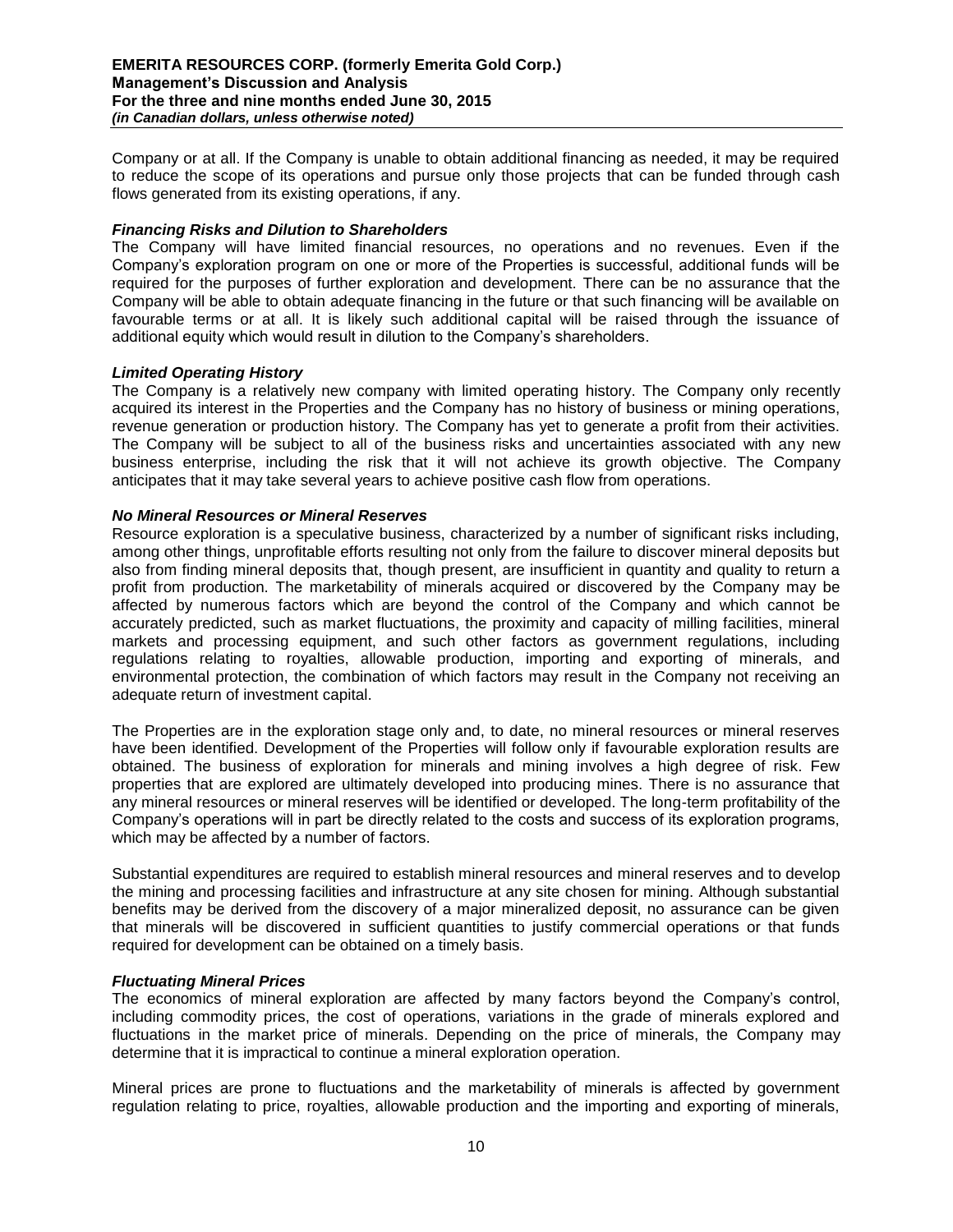the effect of which cannot be accurately predicted. There is no assurance that a profitable market will exist for the sale of any minerals that may be found on the Properties.

### *Regulatory, Permit and License Requirements*

The current or future operations of the Company require permits from various governmental authorities, and such operations are and will be governed by laws and regulations that may concern, among other things, exploration, development, production, taxes, labour standards, occupational health, waste disposal, toxic substances, land use, environmental protection, site safety and other matters. Companies engaged in the exploration and development of mineral properties generally experience increased costs and delays in development and other schedules as a result of the need to comply with applicable laws, regulations and permits. There can be no assurance that all permits which the Company may require for facilities and the conduct of exploration and development operations on the Properties will be obtainable on reasonable terms, or that such laws and regulations will not have an adverse effect on any exploration or development project which the Company might undertake.

Failure to comply with applicable laws, regulations and permitting requirements may result in enforcement actions, including orders issued by regulatory or judicial authorities causing operations to cease or be curtailed and may include corrective measures requiring capital expenditures, installation of additional equipment or remedial actions. Parties engaged in exploration and development operations may be required to compensate those suffering loss or damage by reason of the exploration and development activities and may have civil or criminal fines or penalties imposed upon them for violation of applicable laws or regulations. Amendments to current laws, regulations and permits governing operations and activities of mineral companies, or more stringent implementation thereof, could have a material adverse impact on the Company and cause increases in capital expenditures or exploration and development costs, or require abandonment or delays in the development of new or existing properties.

With respect to the Aznalcollar tender appeal process there can be no certainty with respect to further developments of the appeal or the results of any recourse initiated by the applicable governmental entities in Spain with respect to the tender process. In addition, there can be no certainty with respect to the timing regarding any potential resolution of the tender review process, the ability of the Company to be successful with its appeal or the potential for the Company to be awarded the Aznalcollar project.

## *Title to Properties*

Acquisition of title to mineral properties is a very detailed and time-consuming process. Title to, and the area of, mineral properties may be disputed. The Company has advised that one of the exploration permits with respect to the Los Vieros Property, which is comprised of four exploration permits that cover an area of 23,175 hectares, has been granted to a third party and will not be granted to the Company. This permit was comprised of 8,820 hectares of the Los Vieros Property.The Company cannot give an assurance that title to some or all of the Company's interest in the Properties will not be challenged or impugned. Mineral properties sometimes contain claims or transfer histories that examiners cannot verify. A successful claim that the Company does not have the interest it understands it has in the Properties could cause the Company to lose any rights to explore, develop and mine any minerals on the Properties without compensation for its prior expenditures relating to the Properties.

#### *Competition*

The mineral exploration and development industry is highly competitive. The Company will have to compete with other companies, many of which have greater financial, technical and other resources than the Company, for, among other things, the acquisition of minerals claims, leases and other mineral interests, as well as for the recruitment and retention of qualified employees and other personnel. Failure to compete successfully against other companies could have a material adverse effect on the Company and its prospects.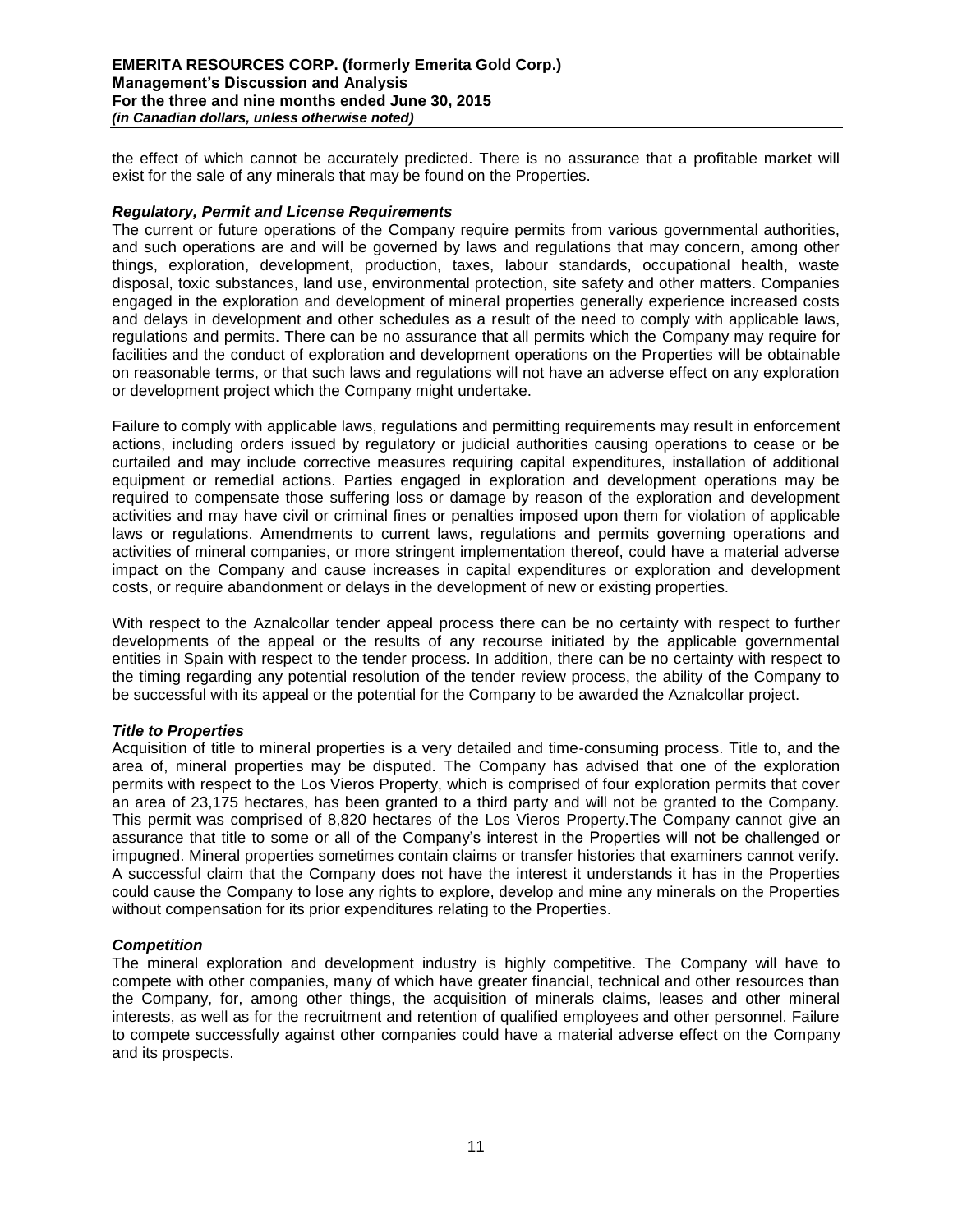### *Reliance on Management and Dependence on Key Personnel*

The success of the Company will be largely dependent upon the performance of its directors and officers and the ability to attract and retain key personnel. The loss of the services of these persons may have a material adverse effect on the Company's business and prospects. The Company will compete with numerous other companies for the recruitment and retention of qualified employees and contractors. There is no assurance that the Company can maintain the service of its directors and officers or other qualified personnel required to operate its business. Failure to do so could have a material adverse effect on the Company and its prospects.

### *Environmental Risks*

The Company's exploration and appraisal programs will, in general, be subject to approval by regulatory bodies. Additionally, all phases of the exploration, development and mining business present environmental risks and hazards and are subject to environmental regulation pursuant to a variety of international conventions and national and local laws and regulations. Environmental legislation provides for, among other things, restrictions and prohibitions on spills, releases or emissions of various substances produced in association with exploration, development and mining operations. The legislation also requires that wells and facility sites be operated, maintained, abandoned and reclaimed to the satisfaction of applicable regulatory authorities. Compliance with such legislation can require significant expenditures and a breach may result in the imposition of fines and penalties, some of which may be material. Environmental legislation is evolving in a manner expected to result in stricter standards and enforcement, larger fines and liability and potentially increased capital expenditures and operating costs.

#### *Local Resident Concerns*

Apart from ordinary environmental issues, the exploration, development and mining of the Properties could be subject to resistance from local residents that could either prevent or delay exploration and development of the Properties.

## *Conflicts of Interest*

Certain of the directors and officers of the Company will be engaged in, and will continue to engage in, other business activities on their own behalf and on behalf of other companies (including mineral resource companies) and, as a result of these and other activities, such directors and officers may become subject to conflicts of interest. The BCBCA provides that in the event that a director has a material interest in a contract or proposed contract or agreement that is material to an Company, the director shall disclose his interest in such contract or agreement and shall refrain from voting on any matter in respect of such contract or agreement, subject to and in accordance with the BCBCA. To the extent that conflicts of interest arise, such conflicts will be resolved in accordance with the provisions of the BCBCA.

#### *Foreign Operations*

The Properties are located in Spain. As such, the Company's proposed activities with respect to the Properties will be subject to governmental, political, economic and other uncertainties, including but not limited to expropriation of property without fair compensation, repatriation of earnings, nationalization, currency fluctuations and devaluations, exchange controls and increases in government fees, renegotiation or nullification of existing concessions and contracts, changes in taxation policies, economic sanctions and the other risks arising out of foreign governmental sovereignty over the areas in which the Company's operations will be conducted, as well as risks including loss due to civil strife, acts of war, insurrections and the actions of national labour unions. Future government actions concerning the economy, taxation, or the operation and regulation of nationally important facilities such as mines, could have a significant effect on the Company. No assurances can be given that the Company's plans and operations will not be adversely affected by future developments in Spain. Any changes in regulations or shifts in political attitudes will be beyond the Company's control and may adversely affect the Company's business.